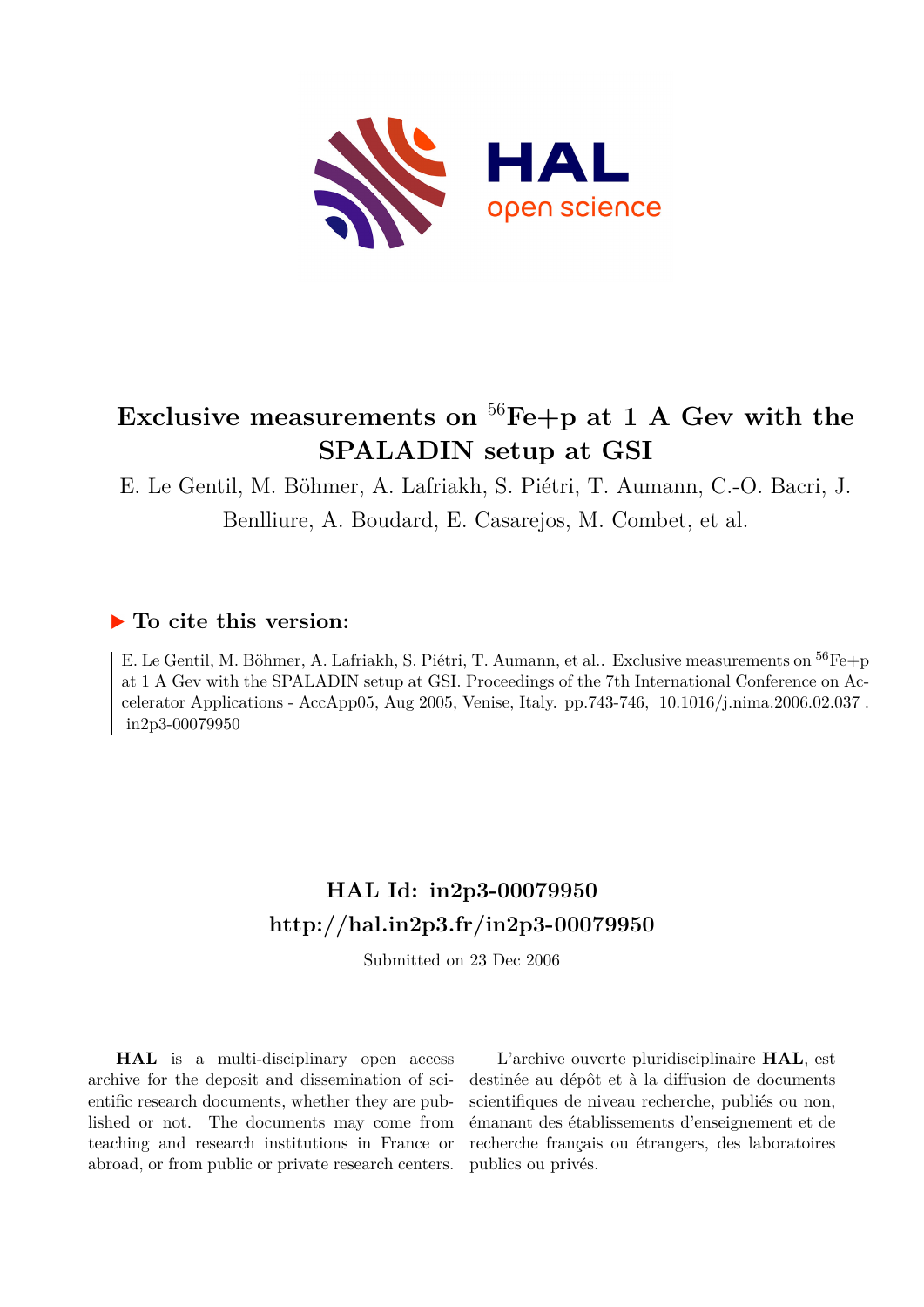# Exclusive measurements on  ${}^{56}Fe + p$  at 1 A GeV with the SPALADIN setup at GSI

E. Le Gentil<sup>a,\*</sup>, M. Böhmer <sup>b</sup>, A. Lafriakh <sup>c</sup>, S. Pietri <sup>a</sup>, T. Aumann <sup>d</sup>, C-O. Bacri <sup>c</sup>, J. Benlliure<sup>e</sup>, A. Boudard<sup>a</sup>, E. Casarejos<sup>e</sup>, M. Combet<sup>f</sup>, J-E. Ducret<sup>a</sup>, M. Fernandez-Ordoñez<sup>e</sup>, R. Gernhäuser <sup>b</sup>, H. Johansson <sup>d</sup>, A. Kelić <sup>d</sup>, K. Kezzar <sup>a</sup>, R. Krücken <sup>b</sup>, T. Kurtukian-Nieto <sup>e</sup>, A. Le Fèvre <sup>d</sup>, S. Leray <sup>a</sup>, J. Lukasik <sup>d</sup>, W. F. J. Müller<sup>d</sup>, F. Rejmund<sup>g</sup>, C. Schwarz<sup>d</sup>, C. Sfienti<sup>d</sup>, H. Simon<sup>d</sup>, W. Trautmann<sup>d</sup>, C. Volant<sup>a</sup>, O. Yordanov<sup>d</sup> <sup>a</sup>DAPNIA/SPhN, CEA/Saclay, F-91191 Gif sur Yvette Cedex, France  $bTU$  München, D-85748 Garching, Germany c IPN Orsay, F-91406 Orsay Cedex, France <sup>d</sup>GSI, Planckstrasse 1, D-64291 Darmstadt, Germany  $\,^{\rm e}$ Univ. de Santiago de Compostela, E-15706 Santiago de Compostella, Spain <sup>f</sup>DAPNIA/SEDI, CEA/Saclay, F-91191 Gif sur Yvette Cedex, France <sup>g</sup>GANIL, CEA & IN2P3, B.P. 5027, F-14076 Caen, France

### Abstract

A new type of spallation experiments has been carried out at GSI, Darmstadt (Germany) in order to understand the spallation mechanism in greater details. These experiments use the inverse-kinematics technique where the ion beam is directed onto a liquid Hydrogen target, allowing the detection of heavy spallation residues in coincidence with low center-of-mass energy light particles. The setup is based on A Large Acceptance DIpole magNet (ALADIN) coupled with a multitrack Time Projection Chamber (TPC), a hodoscope and a neutron detector. First data on <sup>56</sup>Fe+p at 1 A GeV were taken in February, 04. In the on-going analysis, isotopic cross sections have been determined and compared to data taken at the FRagment Separator in GSI. Mean values and width of residue velocity distributions have also been obtained as well as Helium production cross section. First coincidence data are being analyzed.

Key words: Spallation, Fe beam, inverse kinematics, isotopic cross sections, Heavy residue recoil velocity, Helium production PACS: 25.40.Sc

## 1. Introduction

Experimental studies on spallation reactions are necessary in order to build reliable models describing this mechanism which can be used for

<sup>∗</sup> Corresponding author. Tel.: +33-169087277 ; fax: +33- 169087584 ; e-mail: eric.le-gentil@cea.fr.

Preprint submitted to Elsevier Science 5 November 2005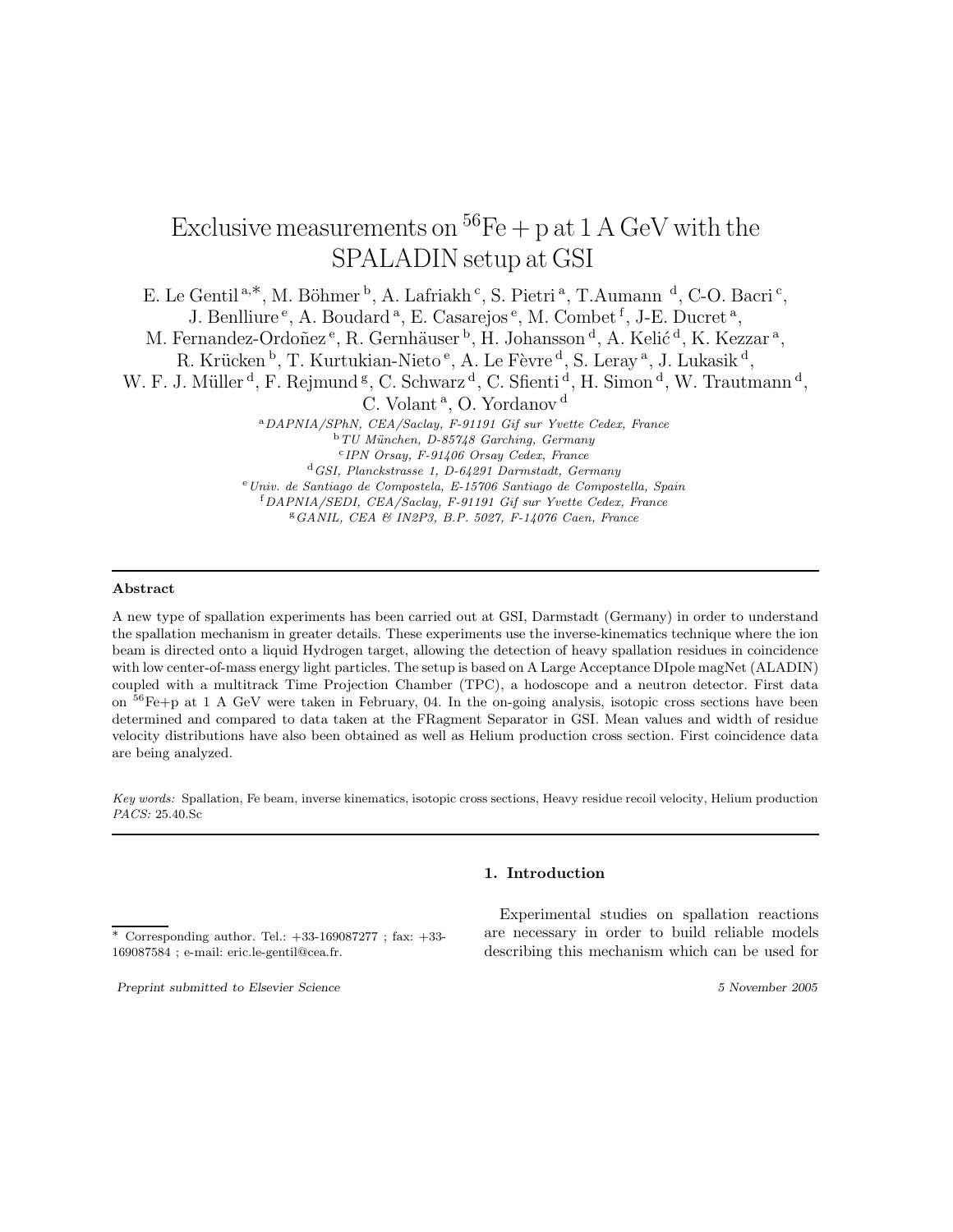many applications from astrophysics to Accelerator Driven Systems (ADS). Many efforts have been done to study the residual nuclei production in inverse kinematics using the SIS heavy-ion beam directed onto a liquid hydrogen target at GSI, Darmstadt (Germany). This enables the detection and identification of all Heavy Residues (HR) thanks to the use of the high quality spectrometer FRragment Separator (FRS). Extensive data and detailed information have been obtained in three regions of the periodic table around Iron, Lead and Uranium [1]. But these data also raised new questions which could not be answered with inclusive experiments alone. In particular, they do not permit to separate the Intra-Nuclear Cascade (INC) phase from the de-excitation phase of the spallation reaction [2]. Such a separation would be necessary for a better understanding of the spallation process. Therefore, spallation experiments of a new type have been carried out at GSI, aiming at more exclusive measurements of residues in coincidence with low Center of Mass (CoM) energy  $(\leq 20 \text{ MeV})$  particles  $(n, p, d...)$  [3]. This is made possible through the use of the inverse kinematics as in this case, low CoM kinetic-energy fragments are focused in the very forward angles with respect to the beam direction in the laboratory frame. It is thus possible to assure a large angle and energy coverage in the CoM of the spallation reaction with a detection system of reasonable size in the laboratory.

First data on <sup>56</sup>Fe+p at 1 A GeV were taken in February, 04. The choice of Iron is twofold. First, data for light systems present large discrepancies with standard spallation codes for HR far from the projectile that could be understood with coincidence experiments. Second, Iron is important for material damage studies as it is the main component of the window separating the accelerator from the sub-critical reactor in most ADS designs. It becomes then crucial to have a good knowledge of the HR recoil velocity but also of the Helium production which both cause damages in the window.



Fig. 1. Schematic SPALADIN experimental set-up. Distance between  $lH_2$  target and hodoscope is 8 m roughly.

#### 2. Experimental setup

The SPALADIN setup (Fig. 1) is based on A Large Acceptance DIpole magNet (ALADIN) coupled with a multitrack and MUlti-Sampling Time Projection Chamber (TPC MUSIC IV) [4]. This TPC is composed of 3 planes of ionization chambers and 4 planes of Proportionnal Counters (PC) which enable a good charge identification for Z respectively larger and lower than 10, down to protons. The use of flash ADC's permits the simultaneous detection of several tracks localized in the three dimensions. The rigidity reconstruction is made possible by the tracking performed with the PC's coupled with the information given by two high resolution drift chambers used upstream of the ALADIN magnet. The heavy-fragment velocity is determined with a Ring Imaging CHerenkov  $(\delta\beta/\beta \leq 10^{-3})$  whereas the Light-Charged-Particle (LCP) velocities are determined by Time Of Flight measurements from a start scintillator to a hodoscope placed at the end of the setup. Masses can then be deduced by the knowledge of the particle rigidity, velocity and charge. They are obtained with a resolution of about  $\delta A/A = 1.4\%$ FWHM (Fig. 2). A small MUlti Sampling Ionization Chamber is placed after the target in order to detect charge changes within the setup. Neutrons are detected in multiplicity in a Large Area Neutron Detector (LAND) of high efficiency.

#### 3. Heavy residues (HR) analysis

The HR production cross sections have been determined for isotopes between  $Z=12$  and  $Z=25$  [7].

# 2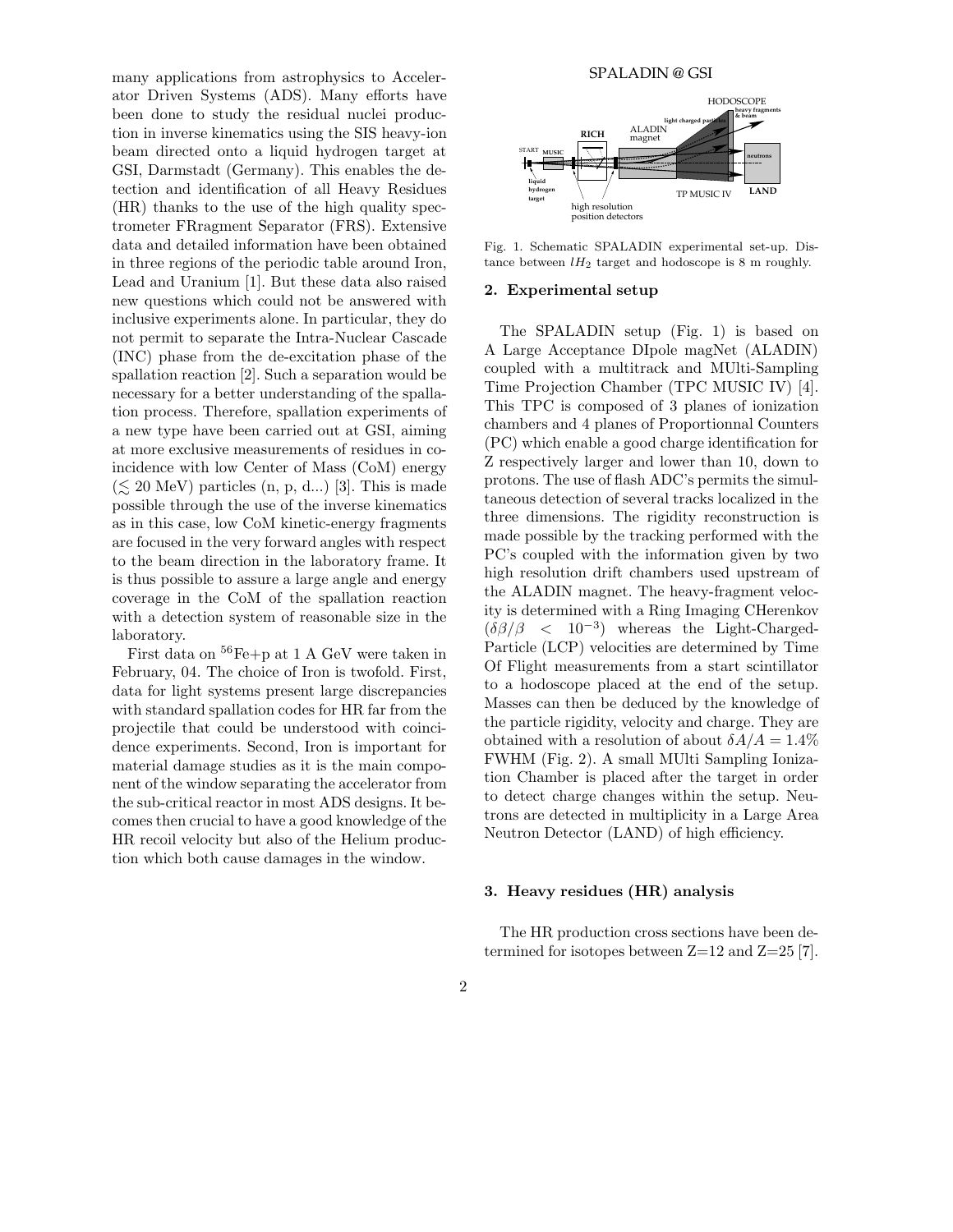

Fig. 2. Reconstructed mass distributions for P and Sc elements, normalized to the number of incident beam particles. The gaussian fits represented are used for cross section determination.

They can be compared with a previous experiment performed at GSI-FRS having a lower angular acceptance [5]. This also allows to verify the good control of particle identification and trigger efficiency. Isotopic cross sections  $\sigma(A, Z)$  are obtained from the yield  $Y(A, Z)$  of a given isotope per incident beam particle by the formula  $\sigma(A, Z)$  $Y(A,Z)/N_{at}(targ) \times f_{sec}$ , where  $N_{at}(targ)$  is the number of Hydrogen atoms per unit area in the target and  $f_{sec}$  is a factor correcting count rates for secondary reactions. The target thickness can be estimated with the difference between beam velocity in the RICH for full and empty target runs. The value obtained  $(88.5 \pm 0.4 \text{ mg}/\text{cm}^2)$  is in agreement with a previous measurement of  $87.4 \pm 2.2$  mg/cm<sup>2</sup> [6]. The estimated double reactions in the target remain small and are taken into account  $\langle \, 5\% \rangle$  contribution to the cross section). Since not only Hydrogen but also all materials in the beam line contribute to  $Y(A, Z)$ , empty target corrections have been performed. Moreover, almost all reactions between the small MUSIC and MUSIC IV  $(\geq 90\%)$ can be signed with a change of charge of the HR. These events are rejected and production cross sections are then re-normalized element by element to the production cross section calculated in the small MUSIC. Results and comparisons with previous data are presented for four different elements on Fig. 3. The agreement is good for most isotopes. Larger error bars (lower statistics) for  $Z=25$  are due to the use of a different trigger for residues close to the projectile. We can also point out that the interpolated value for <sup>54</sup>Mn, not measured in [5], overestimates the value obtained here.

The HR longitudinal velocity distributions for Z>12 have been determined with the RICH, corrected for the velocity loss from the middle of the



Fig. 3. Examples of isotopic cross sections for phosphorus, argon, titanium and manganese. Shifts on the x-axis are for visibility.

target to the middle of the RICH, and transformed into the projectile rest frame. Preliminary results are presented on Fig. 4, where error bars are only statistical. The variations of the mean recoil velocities with the mass of the residue are significantly different from [5]. This would correspond to higher momentum transfer from the proton to the nucleus as predicted by the INCL4+Gemini[8,9] code. The widths of the velocity distributions agree well with [5] and with codes for the highest masses. The differences between [5] and the present experiment for both the mean velocities and the widths are under investigation.

### 4. He production cross section

The LCP cross section determination is performed with the same method as for HR, but additional correction factors have to be taken into account: A Geant IV simulation [10] shows that the acceptance is limited to 72 $\pm$ 2 % for Z = 2 and  $22\pm2\%$  for  $Z=1$  due to the 20 cm diameter hole at the entrance of the magnet. Moreover, light fragments with low transverse momentum and having a mass-to-charge ratio similar to that of the accompanying HR cannot be spatially separated from the HR in the TPC, creating a hole in the acceptance leading to  $6\pm3\%$  undetected He particles. Main other uncertainties concern secondary reactions ( $< 10 \%$ ) and MUSIC IV efficiency control for  $Z = 2$  ( $\varepsilon = 90 \pm 10\%$ ). This

3